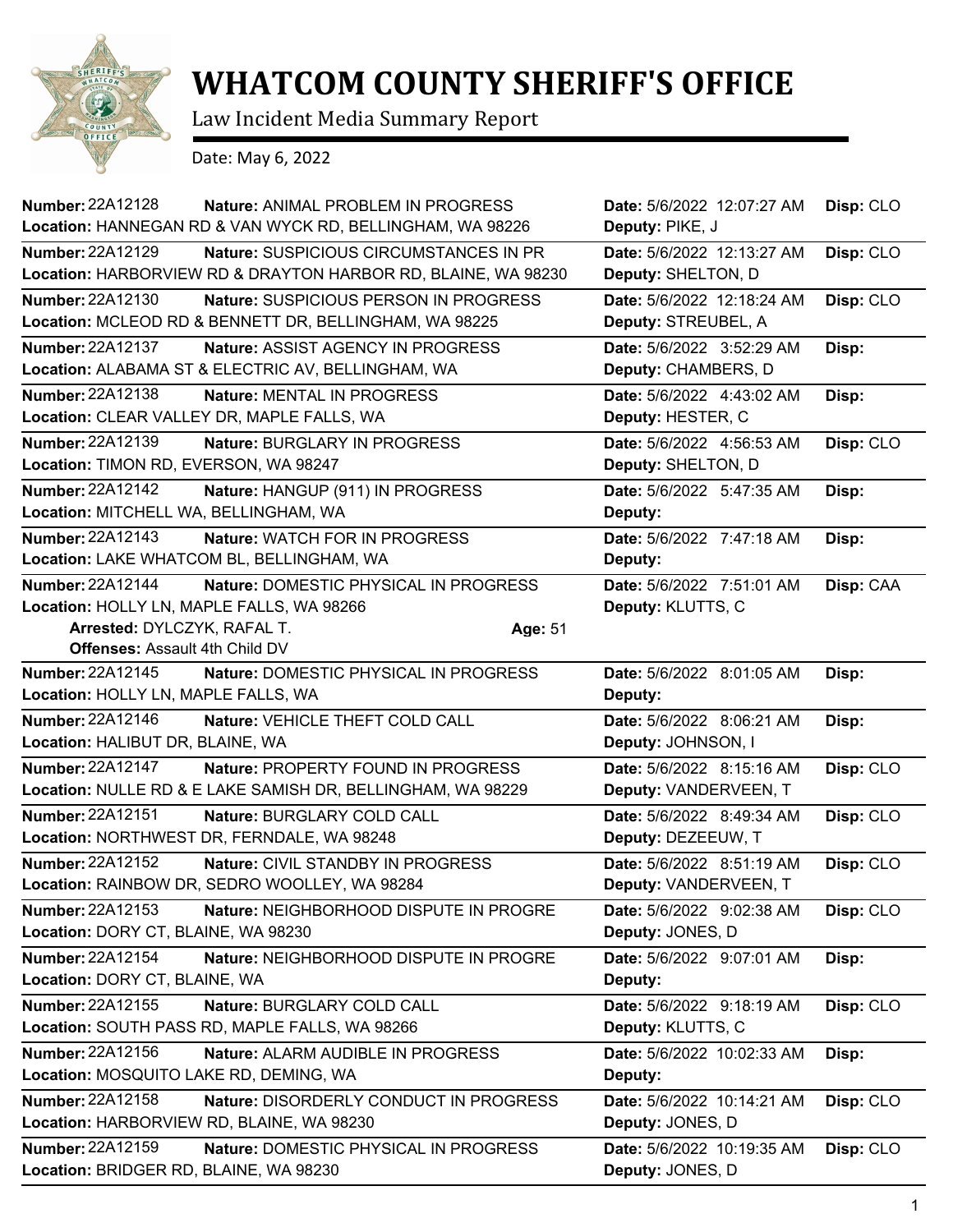| Number: 22A12160                               | Nature: VEHICLE PROWL COLD CALL                                                        | Date: 5/6/2022 8:50:10 AM                      | Disp: CLO |
|------------------------------------------------|----------------------------------------------------------------------------------------|------------------------------------------------|-----------|
| Location: LAHTI DR, BELLINGHAM, WA 98226       |                                                                                        | Deputy: BOYD, M                                |           |
| Number: 22A12162                               | Nature: MENTAL COLD CALL                                                               | Date: 5/6/2022 10:30:12 AM                     | Disp:     |
| Location: Y RD, BELLINGHAM, WA                 |                                                                                        | Deputy:                                        |           |
| Number: 22A12163                               | Nature: WELFARE CHECK IN PROGRESS                                                      | Date: 5/6/2022 10:46:24 AM                     | Disp:     |
| Location: CHERRYWOOD AV, BELLINGHAM, WA        |                                                                                        | Deputy: COLLINS, B                             |           |
| <b>Number: 22A12164</b>                        | Nature: KIN NOTIFICATION IN PROGRESS                                                   | Date: 5/6/2022 10:56:39 AM                     | Disp:     |
| Location: JOHNNY CT, NKT, WA                   |                                                                                        | Deputy: COLLINS, B                             |           |
| Number: 22A12165                               | Nature: NEIGHBORHOOD DISPUTE COLD CALL                                                 | Date: 5/6/2022 11:03:47 AM                     | Disp: CLO |
| Location: BARR RD, FERNDALE, WA 98248          |                                                                                        | Deputy: DEZEEUW, T                             |           |
| Number: 22A12166                               | Nature: MENTAL COLD CALL                                                               | Date: 5/6/2022 11:08:02 AM                     | Disp: CLO |
| Location: YEW STREET RD, BELLINGHAM, WA 98229  |                                                                                        | Deputy: VANDERVEEN, T                          |           |
| Number: 22A12167                               | Nature: NEIGHBORHOOD DISPUTE COLD CALL                                                 | Date: 5/6/2022 11:17:13 AM                     | Disp: CLO |
| Location: BARR RD, FERNDALE, WA 98248          |                                                                                        | Deputy: DEZEEUW, T                             |           |
| Number: 22A12168                               | Nature: REFER TO WSP IN PROGRESS                                                       | Date: 5/6/2022 11:58:55 AM                     | Disp:     |
| Location: GUIDE MERIDIAN & POLE RD, LYNDEN, WA |                                                                                        | Deputy:                                        |           |
| <b>Number: 22A12171</b>                        | Nature: IMPOUND PRIVATE COLD CALL                                                      | Date: 5/6/2022 12:23:36 PM                     | Disp:     |
| Location: GUIDE MERIDIAN, BELLINGHAM, WA       |                                                                                        | Deputy:                                        |           |
| Number: 22A12172                               | Nature: THREAT COLD CALL                                                               | Date: 5/6/2022 12:20:50 PM                     | Disp:     |
| Location: DEMING RD, DEMING, WA                |                                                                                        | Deputy: VANDERVEEN, T                          |           |
| <b>Number: 22A12173</b>                        | Nature: WELFARE CHECK IN PROGRESS                                                      | Date: 5/6/2022 12:38:20 PM                     | Disp: CLO |
| Location: POTTER RD, DEMING, WA 98244          |                                                                                        | Deputy: VANDYKEN, B                            |           |
| <b>Number: 22A12174</b>                        | Nature: SUSPICIOUS CIRCUMSTANCES COLD                                                  | Date: 5/6/2022 12:39:52 PM                     | Disp: CLO |
| Location: GUIDE MERIDIAN, BELLINGHAM, WA 98226 |                                                                                        | Deputy: DEZEEUW, T                             |           |
| <b>Number: 22A12175</b>                        | Nature: ASSIST AGENCY IN PROGRESS                                                      | Date: 5/6/2022 12:46:38 PM                     | Disp:     |
| Location: OLD GUIDE RD, BELLINGHAM, WA         |                                                                                        | Deputy: DEZEEUW, T                             |           |
| Number: 22A12176                               | Nature: VANDALISM COLD CALL                                                            | Date: 5/6/2022 1:16:23 PM                      | Disp: CLO |
| Location: WOODLYN RD, FERNDALE, WA 98248       |                                                                                        | Deputy: WRIGHT, M                              |           |
| Number: 22A12177                               | Nature: ASSIST CITIZEN IN PROGRESS                                                     | Date: 5/6/2022 1:19:08 PM                      | Disp:     |
| Location: PACIFIC HW, BELLINGHAM, WA           |                                                                                        |                                                |           |
|                                                |                                                                                        | Deputy: COLLINS, B                             |           |
| Number: 22A12178                               |                                                                                        |                                                |           |
| Location: NORTHWEST DR, BELLINGHAM, WA         | Nature: TRAFFIC HAZARD IN PROGRESS                                                     | Date: 5/6/2022 1:34:55 PM<br>Deputy:           | Disp:     |
| Number: 22A12179                               | Nature: SUBJECT STOP                                                                   |                                                |           |
| Location: MCLEOD RD, BELLINGHAM, WA 98225      |                                                                                        | Date: 5/6/2022 1:36:20 PM<br>Deputy: JONES, D  | Disp: CLO |
| Number: 22A12181                               |                                                                                        |                                                |           |
|                                                | Nature: WATCH FOR IN PROGRESS<br>Location: PORTAL WAY & NEWKIRK RD, FERNDALE, WA 98248 | Date: 5/6/2022 2:15:26 PM<br>Deputy: ASSINK, G | Disp: CLO |
| <b>Number: 22A12182</b>                        | <b>Nature: WATCH FOR IN PROGRESS</b>                                                   |                                                |           |
| Location: NB I5 AT & NULLE RD, BELLINGHAM, WA  |                                                                                        | Date: 5/6/2022 2:40:36 PM<br>Deputy:           | Disp:     |
| Number: 22A12184                               |                                                                                        |                                                |           |
| Location: MISSION RD, EVERSON, WA              | Nature: HANGUP (911) IN PROGRESS                                                       | Date: 5/6/2022 2:58:52 PM<br>Deputy:           | Disp:     |
| Number: 22A12185                               | Nature: PROPERTY FOUND IN PROGRESS                                                     | Date: 5/6/2022 2:59:26 PM                      |           |
|                                                | Location: SUNSET AVE & NORTHWEST DR, BELLINGHAM, WA 98226                              | Deputy: INGERMANN, N                           | Disp: CLO |
| Number: 22A12186                               | Nature: Not available.                                                                 | Date: 5/6/2022 3:00:45 PM                      |           |
| Location: KELLY RD, BELLINGHAM, WA             |                                                                                        | Deputy: HAGGITH, J                             | Disp:     |
| Number: 22A12189                               | Nature: SUSPICIOUS VEHICLE IN PROGRESS                                                 | Date: 5/6/2022 3:17:08 PM                      |           |
| Location: MARINE DR, BELLINGHAM, WA            |                                                                                        | Deputy: STRAND, E                              | Disp: CLO |
| <b>Number: 22A12190</b>                        | Nature: IMPOUND PRIVATE IN PROGRESS                                                    |                                                |           |
| Location: RAINBOW DR, SEDRO WOOLLEY, WA        |                                                                                        | Date: 5/6/2022 3:45:57 PM<br>Deputy:           | Disp:     |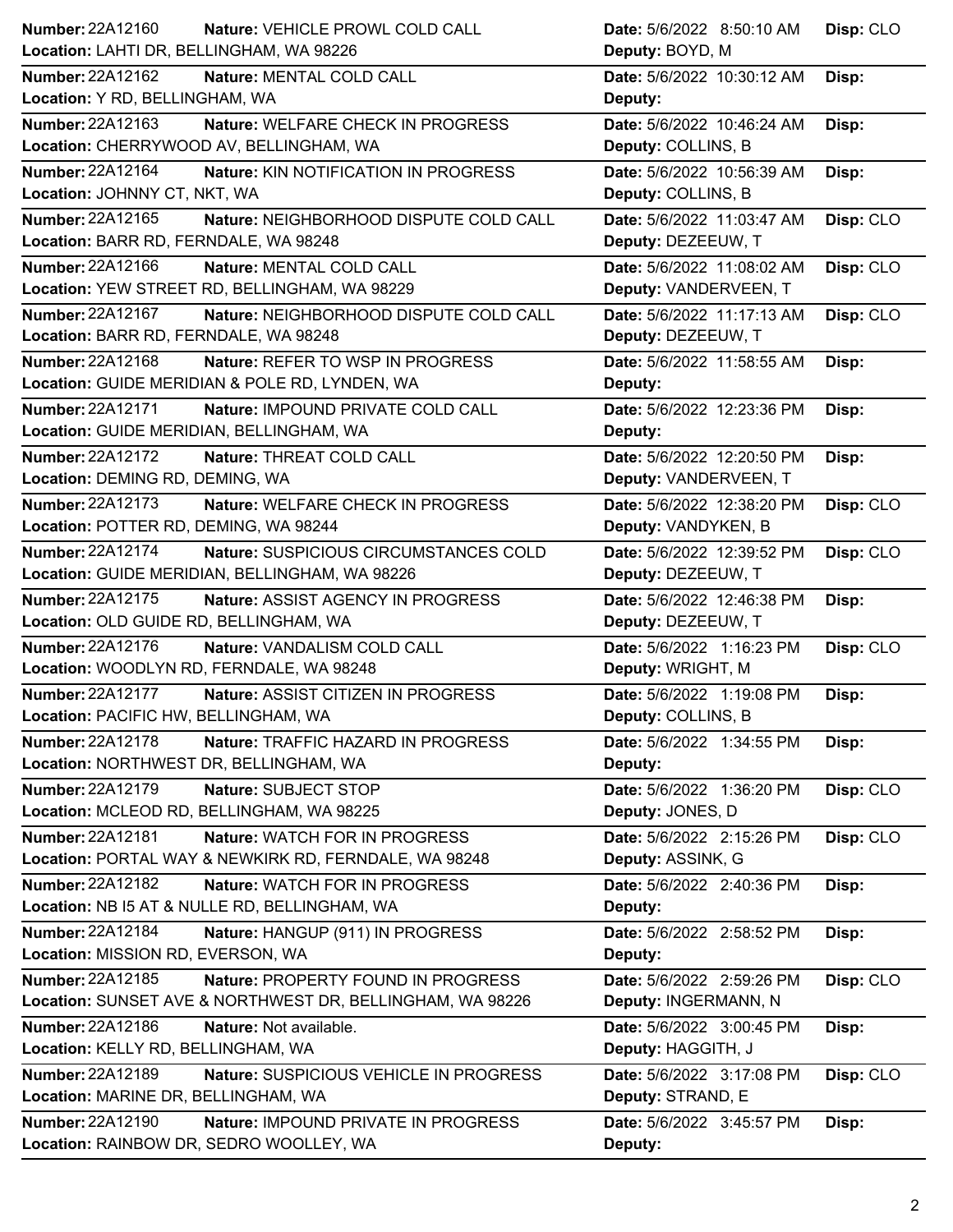| Number: 22A12193<br>Nature: VANDALISM COLD CALL                   | Disp: CLO<br>Date: 5/6/2022 3:50:35 PM  |
|-------------------------------------------------------------------|-----------------------------------------|
| Location: ALDRICH RD & PIPER RD, BELLINGHAM, WA                   | Deputy: WRIGHT, M                       |
| Number: 22A12194<br>Nature: THEFT COLD CALL                       | Disp: CLO<br>Date: 5/6/2022 11:25:54 AM |
| Location: MITCHELL WAY, BELLINGHAM, WA                            | Deputy: BOYD, M                         |
| Number: 22A12195<br>Nature: ASSIST CITIZEN IN PROGRESS            | Date: 5/6/2022 3:54:50 PM<br>Disp: CLO  |
| Location: GRAND AVE, BELLINGHAM, WA 98225                         | Deputy: JAMES, J                        |
| <b>Number: 22A12196</b><br><b>Nature: ALARM PANIC IN PROGRESS</b> | Date: 5/6/2022 4:02:18 PM<br>Disp: CLO  |
| Location: WINTER CREEK PL, BELLINGHAM, WA 98229                   | Deputy: HAGGITH, J                      |
| <b>Number: 22A12198</b><br>Nature: ASSIST AGENCY IN PROGRESS      | Date: 5/6/2022 4:13:24 PM<br>Disp:      |
| Location: LEGOE AV, FERNDALE, WA                                  | Deputy: WRIGHT, M                       |
| Number: 22A12199<br>Nature: SERVE WARRANT IN PROGRESS             | Date: 5/6/2022 4:21:34 PM<br>Disp: CAA  |
| Location: MARINE DR, BELLINGHAM, WA 98225                         | Deputy: INGERMANN, N                    |
| Arrested: HETLAND, CARYL L.<br>Age: 39                            |                                         |
| <b>Offenses: Warrant</b>                                          |                                         |
| <b>Number: 22A12200</b><br>Nature: CUSTODIAL INTERFERENCE COLD CA | Disp: CLO<br>Date: 5/6/2022 4:22:44 PM  |
| Location: VALLEY VIEW RD, CUSTER, WA 98240                        | Deputy: JAMES, J                        |
| <b>Number: 22A12201</b><br>Nature: FRAUD COLD CALL                | Disp: CLO<br>Date: 5/6/2022 4:21:45 PM  |
| Location: W 40TH DR, FERNDALE, WA 98248                           | Deputy: JAMES, J                        |
| Number: 22A12202<br>Nature: FOLLOW UP                             | Date: 5/6/2022 4:26:00 PM<br>Disp:      |
| Location: GRAND AV, BELLINGHAM, WA                                | Deputy: KARB, J                         |
| Number: 22A12207<br>Nature: SERVE PAPERS IN PROGRESS              | Date: 5/6/2022 5:00:31 PM<br>Disp: CLO  |
| Location: BENNETT DR, BELLINGHAM, WA 98225                        | Deputy: KARB, J                         |
| <b>Number: 22A12209</b><br>Nature: ALARM AUDIBLE IN PROGRESS      | Disp: CLO<br>Date: 5/6/2022 5:16:29 PM  |
| Location: W AXTON RD, FERNDALE, WA 98248                          | Deputy: KARB, J                         |
| Number: 22A12210<br>Nature: WELFARE CHECK IN PROGRESS             | Disp: CLO<br>Date: 5/6/2022 5:17:32 PM  |
| Location: GRAND AVE, BELLINGHAM, WA 98225                         | Deputy: INGERMANN, N                    |
| <b>Number: 22A12211</b><br>Nature: DOMESTIC PHYSICAL IN PROGRESS  | Date: 5/6/2022 5:20:04 PM<br>Disp:      |
| Location: HOLLY LN, MAPLE FALLS, WA                               | Deputy:                                 |
| Number: 22A12212<br>Nature: HOT ROD COLD CALL                     | Date: 5/6/2022 5:14:21 PM<br>Disp: CLO  |
| Location: GALA LO & BROWNSVILLE DR, BELLINGHAM, WA                | Deputy: WRIGHT, M                       |
| Number: 22A12213<br>Nature: CUSTODIAL INTERFERENCE COLD CA        | Date: 5/6/2022 5:51:16 PM<br>Disp: CLO  |
| Location: CINDY LN, BELLINGHAM, WA 98226                          | Deputy: WRIGHT, M                       |
| Number: 22A12214<br>Nature: REFER TO OTHER AGENCY IN PROGR        | Date: 5/6/2022 6:08:08 PM<br>Disp:      |
| Location: DEMING RD, DEMING, WA                                   | Deputy:                                 |
| Number: 22A12218<br>Nature: FOLLOW UP                             | Date: 5/6/2022 7:12:44 PM<br>Disp:      |
| Location: HOLLY LN, MAPLE FALLS, WA                               | Deputy:                                 |
| <b>Number: 22A12219</b><br>Nature: SECURITY CHECK IN PROGRESS     | Date: 5/6/2022 7:23:44 PM<br>Disp: CLO  |
| Location: GRAND AVE, BELLINGHAM, WA 98225                         | Deputy: WRIGHT, M                       |
| Number: 22A12220<br>Nature: WELFARE CHECK IN PROGRESS             | Date: 5/6/2022 7:48:52 PM<br>Disp:      |
| Location: BIRCH BAY LYNDEN RD, LYNDEN, WA                         | Deputy: JAMES, J                        |
| <b>Number: 22A12221</b><br>Nature: ASSIST CITIZEN IN PROGRESS     | Date: 5/6/2022 7:57:04 PM<br>Disp: CLO  |
| Location: BRAMBLE WAY, BELLINGHAM, WA 98229                       | Deputy: SHELTON, D                      |
| Number: 22A12222<br>Nature: DOMESTIC VERBAL IN PROGRESS           | Disp: CLO<br>Date: 5/6/2022 8:06:17 PM  |
| Location: GUIDE MERIDIAN, LYNDEN, WA 98264                        | Deputy: WILSON, J                       |
| <b>Number: 22A12224</b><br>Nature: ASSIST AGENCY IN PROGRESS      | Date: 5/6/2022 8:12:38 PM<br>Disp:      |
| Location: MITCHELL AV, BLAINE, WA                                 | Deputy: CHAMBERS, D                     |
| Number: 22A12225<br>Nature: SUSPICIOUS CIRCUMSTANCES COLD         | Date: 5/6/2022 8:07:14 PM<br>Disp: CLO  |
| Location: ALDRICH RD, FERNDALE, WA 98248                          | Deputy: HENTZ, J                        |